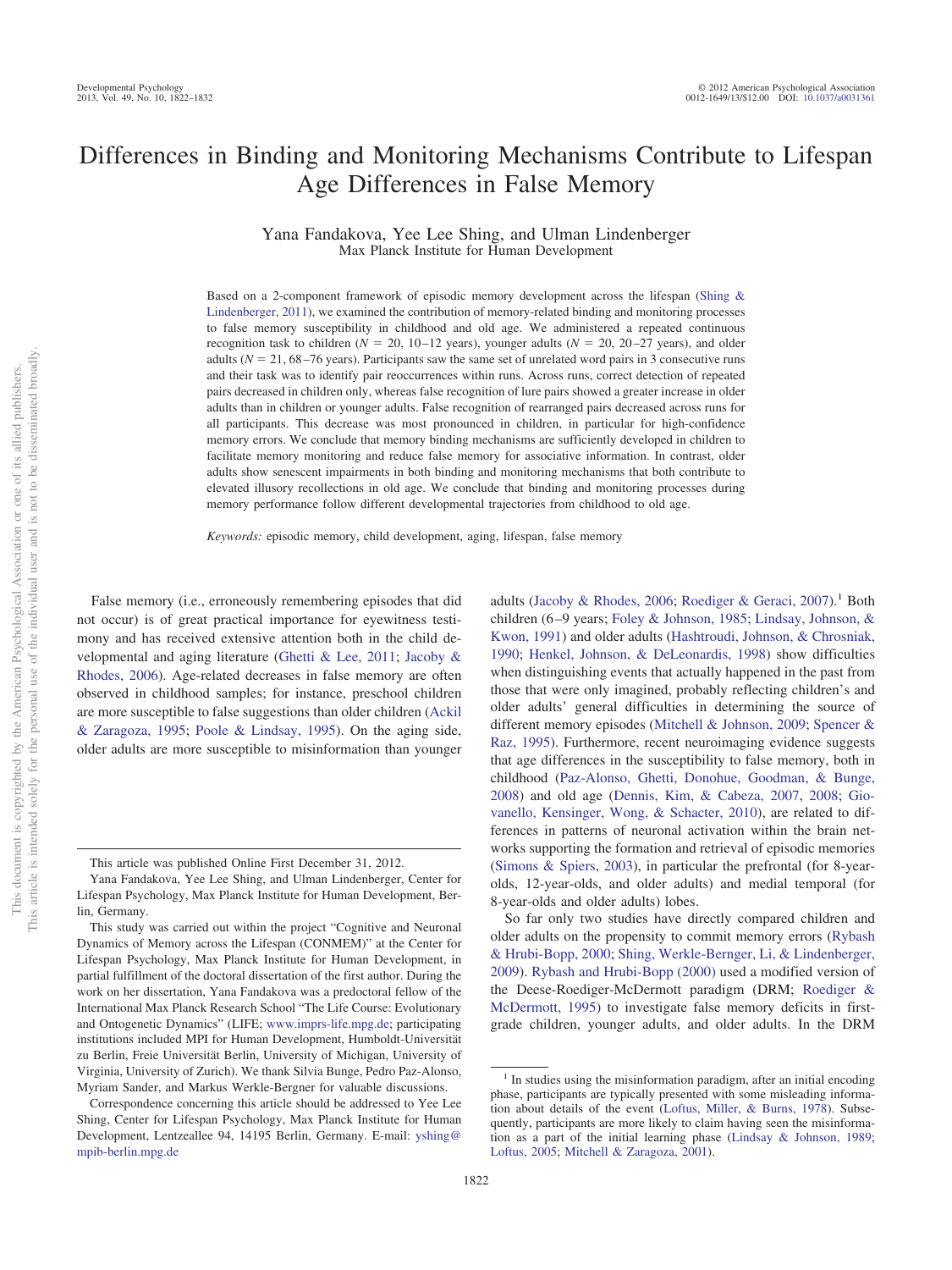paradigm, participants view a series of words that converge to a common nonpresented theme (e.g., *bed, tired, pillow, rest*). After studying these items, participants tend to falsely remember the nonpresented theme word (e.g., *sleep*) with high subjective confidence [\(Gallo, 2006\)](#page-8-5). In this study, after studying DRM lists, participants were either asked to generate words related to the studied categories (*generate condition*) or to unrelated categories (*control condition*). The authors showed that children and older adults recalled more critical lures in the *generate* than the *control condition,* possibly reflecting difficulties in recollection-based processing [\(Ghetti & Angelini, 2008;](#page-8-6) [Healy, Light, & Chung, 2005;](#page-9-12) see also [Brainerd & Reyna, 2004\)](#page-8-7). Using an associative recognition paradigm with word pairs, [Shing, Werkle-Bergner, Li, and](#page-10-7) [Lindenberger \(2008,](#page-10-7) [2009\)](#page-10-5) found that older adults were disproportionately more likely to falsely endorse novel configurations of familiar words with high subjective confidence compared to children (10–12 years), teenagers (13–15 years), and younger adults. However, little is known about the commonalities and differences in the mechanisms underlying false memory between childhood and old age (cf. [Craik & Bialystock, 2006;](#page-8-8) [Shing & Lindenberger,](#page-10-0) [2011\)](#page-10-0).

The findings reviewed above are largely in line with the twocomponent framework of episodic memory [\(Shing et al., 2008,](#page-10-7) [2010;](#page-10-8) [Shing & Lindenberger, 2011\)](#page-10-0). According to this framework, episodic memory performance across the lifespan reflects the interplay between two independent but interacting associative and strategic components. The associative component depends on medial temporal functioning and refers to mechanisms that bind together different aspects of an event into a cohesive representation during the encoding, storage and retrieval of episodic memories. It is relatively mature by middle childhood (around age 6), as indicated by behavioral and neuroimaging evidence [\(Gogtay et](#page-9-13) [al., 2004;](#page-9-13) [Ofen et al., 2007;](#page-9-14) [Sowell et al., 2003;](#page-10-9) but see [Ghetti,](#page-8-9) [DeMaster, et al., 2010;](#page-8-9) [Gogtay et al., 2006\)](#page-9-15), and undergoes senescent decline during adulthood and old age [\(Brehmer, Li, Muller,](#page-8-10) [von Oertzen, & Lindenberger, 2007;](#page-8-10) [Cowan, Naveh-Benjamin,](#page-8-11) [Kilb, & Saults, 2006;](#page-8-11) [Raz, Ghisletta, Rodrigue, Kennedy, & Lin](#page-9-16)[denberger, 2010;](#page-9-16) [Raz et al., 2005;](#page-10-10) [Sander, Werkle-Bergner, &](#page-10-11) [Lindenberger, 2011\)](#page-10-11). The strategic component depends on prefrontal functioning and refers to control and organizational processes during encoding, as well as strategic search, monitoring and evaluation during retrieval. It shows prolonged development up to adolescence and young adulthood and also undergoes senescent decline in old age [\(Kausler, 1994;](#page-9-17) [Ofen et al., 2007;](#page-9-14) [Raz et al.,](#page-10-10) [2005,](#page-10-10) [2010;](#page-9-16) [Schneider & Pressley, 1997\)](#page-10-12).

The protracted development of the strategic component might contribute to children's increasing success in distinguishing the source of their memories or withstanding the effects of misinformation [\(Sluzenski, Newcombe, & Ottinger, 2004\)](#page-10-13). Strategic deficits might also be driving older adults increased propensity for false memory [\(Dodson & Schacter, 2002\)](#page-8-12). One of the processes supported by the strategic component that might be especially important for opposing false memories during retrieval is memory monitoring [\(Schacter, Norman, & Koutstaal, 1998\)](#page-10-14). Memory monitoring refers to the evaluation and control of information in episodic memory according to current task goals and decision criteria [\(Burgess & Shallice, 1996;](#page-8-13) [Mitchell & Johnson, 2009;](#page-9-5) [Moscovitch & Winocur, 2002\)](#page-9-18). Demand on monitoring processes is especially high whenever the presented information is associated

with a high familiarity signal that needs to be overcome in order to reach a correct decision. Between preschool years and elementary school, the ability to withstand memory interference increases [\(Schneider & Pressley, 1997\)](#page-10-12). At the other end of the lifespan, older adults are more susceptible to proactive interference because of difficulties to avoid erroneous responses that are highly probable based on prior experience [\(Hay & Jacoby, 1999;](#page-9-19) [May, Hasher,](#page-9-20) [Kane, 1999\)](#page-9-20). However, so far no study has directly compared the ability to withstand interference in episodic memory between children and older adults, and its role in false memory across the lifespan.

Monitoring is also needed to subjectively assess the correctness of a potential memory response, for example in subjective confidence ratings, and serves as the basis of memory control [\(Koriat &](#page-9-21) [Goldsmith, 1996;](#page-9-21) [Nelson & Narens, 1990\)](#page-9-22). Even though even younger children (e.g., 5-year-olds) can differentiate between correct and incorrect responses in their confidence judgments [\(Ghetti,](#page-8-14) [2003;](#page-8-14) [Ghetti, Qin, & Goodman, 2002\)](#page-8-15), developmental increases in this ability are observed with increasing age [\(Ghetti, Lyons, Laz](#page-8-16)[zarin, & Cornoldi, 2008;](#page-8-16) [Koriat, Goldsmith, Schneider, & Nakash-](#page-9-23)[Dura, 2001;](#page-9-23) [Roebers, 2002;](#page-10-15) [Schneider & Lockl, 2002\)](#page-10-16). On the aging side, some evidence suggests similar miscalibration effects, such that older adults tend to be falsely confident about the accuracy of their recognition judgments [\(Dodson & Krueger,](#page-8-17) [2006;](#page-8-17) [Kelley & Sahakyan, 2003\)](#page-9-24). Older adults are especially prone to commit errors with high subjective confidence whenever recollection of specific details is necessary [\(Dodson, Bawa, & Krueger,](#page-8-18) [2007\)](#page-8-18). However, no such effects were observed in children [\(Shing](#page-10-5) [et al., 2009\)](#page-10-5), pointing to potential differences in episodic misrecollection between children and older adults.

Up to date, little is known about the effects of lifespan differences in the associative component on false memory and confidence calibration. As the associative and strategic components interact to support episodic memory, it is conceivable that more distinctive memory traces might facilitate monitoring processes and the rejection of highly familiar but irrelevant information. Given that the associative component is relatively mature by middle childhood, children's intact binding mechanisms may help to withstand interference and reduce their false memory levels for familiar associative information, leading to relatively low levels of high-confidence misrecollections [\(Shing et al., 2009\)](#page-10-5). In contrast, older adults are assumed not to show such benefits, as their associative memory component is afflicted by senescent changes in the medial temporal lobes. We tested this lifespan dissociation directly by including children and older adults in the same experiment.

## **The Present Study**

To address differences in memory-related binding and monitoring processes between children, younger adults, and older adults, we used a modified version of the repeated continuous recognition task [\(Schnider, von Daniken, & Gutbrod, 1996\)](#page-10-17). In each run, participants viewed the same task set of 84 word pairs (see [Figure](#page-2-0) [1\)](#page-2-0). A different subset of these word pairs was repeated in each run, and participants were asked to indicate exact pair reoccurrences within the ongoing run. Familiarity for the word pairs increased across runs, making it more difficult to discern whether each word pair was presented for the first time in the current run (termed *lure*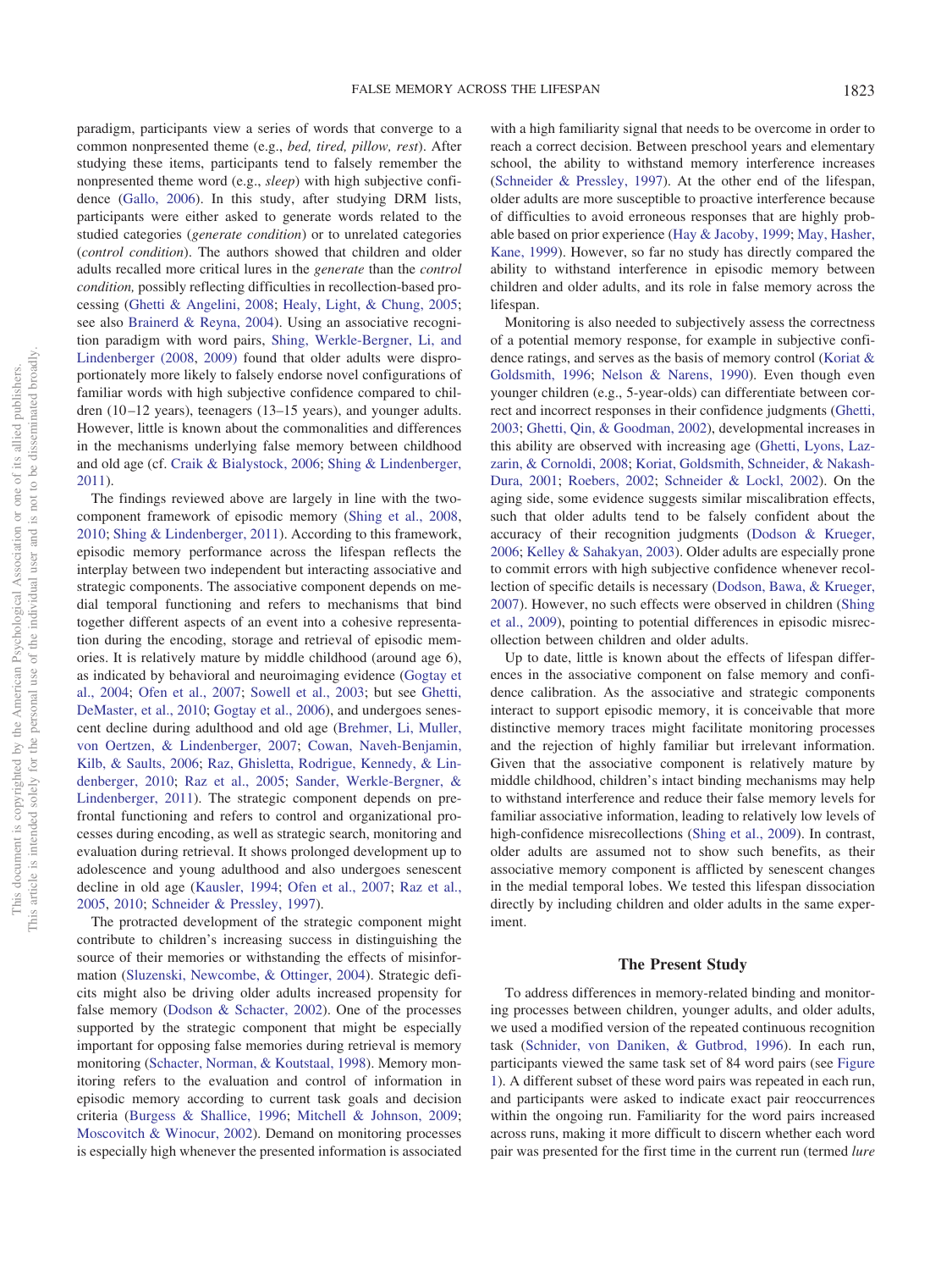

#### **Repeated Continuous Recognition Task**

<span id="page-2-0"></span>*Figure 1.* Experimental task design. Arrows at each trial indicate the expected correct response on the corresponding trial. Lure, novel, repeated and rearranged pairs were presented in each run of the task.

*pairs*) or was repeated in the current run (termed *repeated pairs*). We expected that across runs of the task participants would increasingly commit false alarms on the lure pairs. We hypothesized that this effect would be particularly pronounced in children and older adults, due to maturational and senescent changes in the strategic component, and in monitoring processes in particular.

Another subset of the word pairs were recombined within a run such that the two words of the pair were familiar but the conjunction between them was novel (*rearranged pairs*). While both children and older adults might have difficulties with memory monitoring and control, we hypothesized that children might be able to use their relatively mature associative component to reduce false responses for novel associative information. Hence, we expected that children and older adults will not differ in performance on rearranged pairs in the beginning of the task when demand on monitoring processes is maximized [\(Rotello & Heit, 1999\)](#page-10-18). We hypothesized that that children would commit fewer errors than older adults in later runs of the task because they would benefit more than older adults from multiple repetitions of the lure pairs across runs, presumably by strengthening memory representations for the lure pairs from which the single words are taken (cf. [Kilb](#page-9-25) [& Naveh-Benjamin, 2011;](#page-9-25) [Light, Patterson, Chung, & Healy,](#page-9-26) [2004\)](#page-9-26). Finally, we examined whether false memory differences between children and older adults are specifically related to committing high-confidence errors, and whether children's relatively developed associative component would facilitate their confidence calibration for novel conjunctions of familiar information.

## **Method**

## **Participants**

Participants in the present study were 20 children (aged 10–12 years), 20 younger adults (aged 20 –27), and 21 older adults (aged 68 –76). All participants were native German speakers. Children were attending the highest school track in Germany (the Gymnasium) that allows for university admission. Younger adults were university students, and older adults lived independently in the community and reported no major health issues. Older adults were screened for cognitive impairment with the Mini Mental State Examination (MMSE;  $M = 29.1$ ,  $SD = 0.89$ ,  $Range = 27 - 30$ ; [Folstein, Folstein,](#page-8-19) [& McHugh, 1975\)](#page-8-19). Descriptive information of the participants is presented in [Table 1.](#page-2-1) The participants were assessed on measures of perceptual speed (Digit Symbol; cf. [Tewes, 1991;](#page-10-19) [Wechsler, 1955\)](#page-10-20) and crystallized intelligence (verbal knowledge; cf. [Lehrl, 1977,](#page-9-27) [2005\)](#page-9-28). Verbal knowledge increased continuously across the age groups,  $F(2, 57) = 102.43$ ,  $p < .05$ . Age differences in perceptual speed followed an inverted U-shaped function,  $F(2, 57) = 47.81$ ,  $p <$ .05, such that children and older adults did not differ from each other, and that both showed lower perceptual speed performance than younger adults. Hence, the three age groups showed age-typical performance on measures of perceptual speed and crystallized intelligence [\(Li et al., 2004\)](#page-9-29).

# **Materials**

A *task set* of 84 unrelated word pairs was formed from concrete German words. An additional set of 84 word pairs was used as

<span id="page-2-1"></span>Table 1 *Mean Descriptive Characteristics of Sample*

|                                     | Children       |              | Younger adults |               | Older adults   |              |
|-------------------------------------|----------------|--------------|----------------|---------------|----------------|--------------|
| Variable                            | M              | SD           | M              | SD            | М              | SD           |
| Age (years)<br>Male: female $(\% )$ | 10.78<br>65:35 | 0.4          | 23.87<br>45:55 | 2.3           | 72.22<br>48:52 | 2.6          |
| Digit symbol<br>Vocabulary          | 40.37<br>13.00 | 7.14<br>3.77 | 68.10<br>23.65 | 12.37<br>2.89 | 44.10<br>28.57 | 8.77<br>3.75 |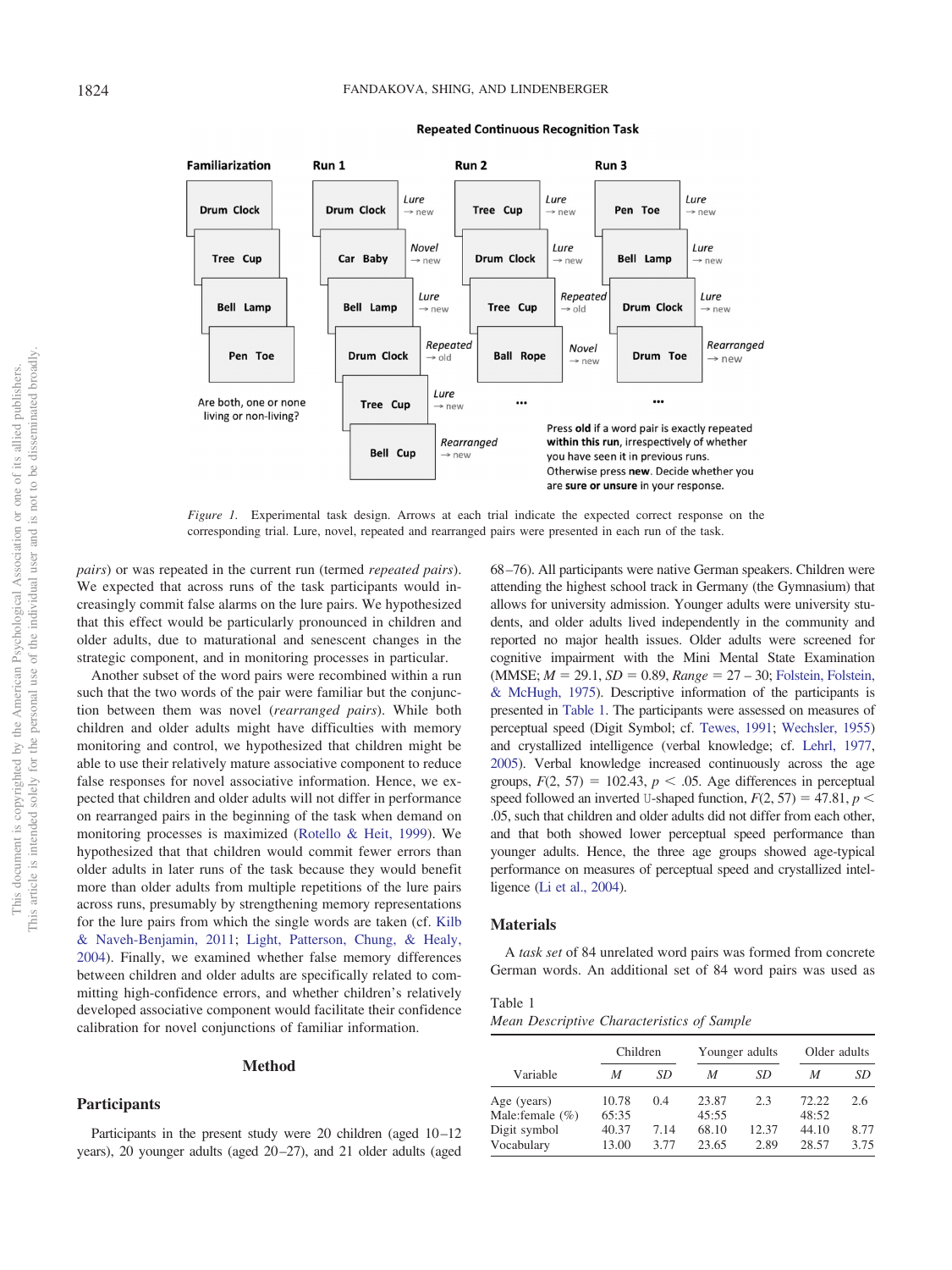novel pairs in the main task. The word pairs were taken from a previous study on lifespan age differences in episodic memory [\(Shing et al., 2008\)](#page-10-7) and five independent raters checked that the words constituting a pair were not phonetically, categorically or semantically related. The words were comparable on word frequency and length.

## **Procedure**

At the beginning of the session participants were instructed and practiced the repeated continuous recognition task. Next, they completed the familiarization task, followed by three consecutive runs of the main task. Immediately before performing the modified continuous recognition task, each participant was familiarized with the task set of word pairs. During familiarization, each word pair was presented for 4 s, followed by a fixation cross (500 ms). Participants had to indicate via button press whether none, one or both of the words depicted a living object.

Following this phase, participants performed three runs of the repeated continuous recognition task. A schematic of the task is depicted in [Figure 1.](#page-2-0) In each run, the complete task set of word pairs was presented at least once (termed *lure pairs*), resulting in 84 lure pair trials. Due to the preceding familiarization task, the lure pairs were already familiar to the participants in run 1. Additionally, 28 of the lure pairs were selected to reappear once in each run (termed *repeated pairs*). The participants' task was to respond "OLD" only to repeated pairs (i.e., those pairs that are exactly repeated *within* the same run) and "NEW" to all other pair types. For example, the word pair "Drum-Clock" (see [Figure 1\)](#page-2-0) is a *lure pair* when presented the first time in run 1 and is expected to receive a "NEW" response because this is the first occurrence of this word pair in this particular run. However, when "Drum-Clock" reappears in run 1 (see [Figure 1\)](#page-2-0) it is a *repeated pair* and is expected to receive an "OLD" response because it represents an exact repetition of a pair that has already been encountered in this particular run. Different subsets of word pairs from the task set were randomly selected to repeat in each run. For example, having been presented as a repeated pair in run 1, "Drum-Clock" would appear only as a *lure pair* in runs 2 and 3, respectively. In each run, another 28 of the lure pairs were selected to form recombined pairs, with the left word of a given lure pair presented in conjunction with the right word from another lure pair (termed *rearranged pairs*). The rearranged pairs were unique in the sense that a given recombination of words was never repeated within and across runs. For example, in run 1 both word pairs "Tree-Cup" and "Bell-Lamp" are shown once as *lure pairs* (see [Figure 1\)](#page-2-0). The word pair "Bell-Cup" is shown later on and is a *rearranged pair*. Here, both the single words "Bell" and "Cup" are familiar to the participants because they have already presented in the run, but never in this conjunction. Hence, this word pair is expected to receive a "NEW" response. Finally, 28 word pairs that were completely novel to the participants (termed *novel pairs*) were presented in each run. For example, the word pair "Car-Baby" was presented only once in the whole experiment (see [Figure 1\)](#page-2-0) and was also not included in the familiarization phase.

Prior to the main task, participants were instructed that they would see word pairs and have to make "OLD" and "NEW" decisions on whether they have seen them before in the current run. Participants were instructed to indicate whether they had seen a word pair for the first or repeated time in the ongoing run, disregarding whether a pair appeared in any of the previous runs. They used four different buttons to give their response—"sure new," "unsure new," "unsure old," and "sure old." Presentation time for each word pair was fixed to 4 s. Particularly for the second and third run, participants were reminded that they should base their decision only on the ongoing run, irrespective of whether the word pair has been presented before in the previous runs. In addition, the participants were informed that some of the words they have seen may reappear in a different configuration, in which case they were instructed to respond "NEW." An example was given for all conditions using word pairs that were not included in the actual task. For children and older adults, a real life example was given to make sure that they understood the novel configurations (e.g., buying different flavors of ice cream). Participants were given a practice task mimicking the real task. The setting of the practice task was identical to the main task with two exceptions. First, the word pairs used for practice were not included in the main task. Second, the runs were shorter and the task took about 5 min to complete. During the main modified continuous recognition task, there were brief breaks after the first and second runs (ca. 2–3 min), during which the participants were instructed for the upcoming run.

We hypothesized that lifespan differences in monitoring processes and representation quality would be differentially reflected in different types of word pairs. First, we expected that familiarity of the lure pairs would increase through their across-run repetitions, leading to increasing demands on memory monitoring to overcome the interference from multiple encounters of the same word pairs. For example, we expected that correctly rejecting the word pair "Drum-Clock" when presented for the first time in run 1 would require less memory monitoring than correctly rejecting it when occurring for the first time in Run 3, due to the increased interference from multiple presentations of this word pair in previous runs. In line with the prolonged development and early age-related decline of the strategic component [\(Shing et al., 2010\)](#page-10-8), we predicted that children and older adults would have less efficient monitoring processes to overcome memory interference, resulting in a more pronounced increase in amount of false alarms to lure pairs from Run 1 to Run 3, compared to younger adults. Second, as memory for lure pairs is strengthened by across-run repetitions, we expected that the detection of novel word conjunctions—and hence the rejection of rearranged pairs—would become easier from run to run [\(Light et al., 2004\)](#page-9-26). For instance, we expected that correctly rejecting the rearranged pair "Drum-Toe" in Run 3 would be easier than correctly rejecting the novel configuration "Bell-Cup" in Run 1 (see [Figure 1\)](#page-2-0). We hypothesized that this facilitation effect would be stronger in children, who can make use of a relatively functional associative component, compared to older adults, who show age-related decline in the ability to form and retrieve distinctive memory representations [\(Shing et](#page-10-8) [al., 2010\)](#page-10-8).

## **Overview of Data Analysis**

Proportions of hits minus false alarms were computed for each participant and run [\(Snodgrass & Corwin, 1988\)](#page-10-21). In addition, we examined age differences in hits ("old" response to repeated pairs)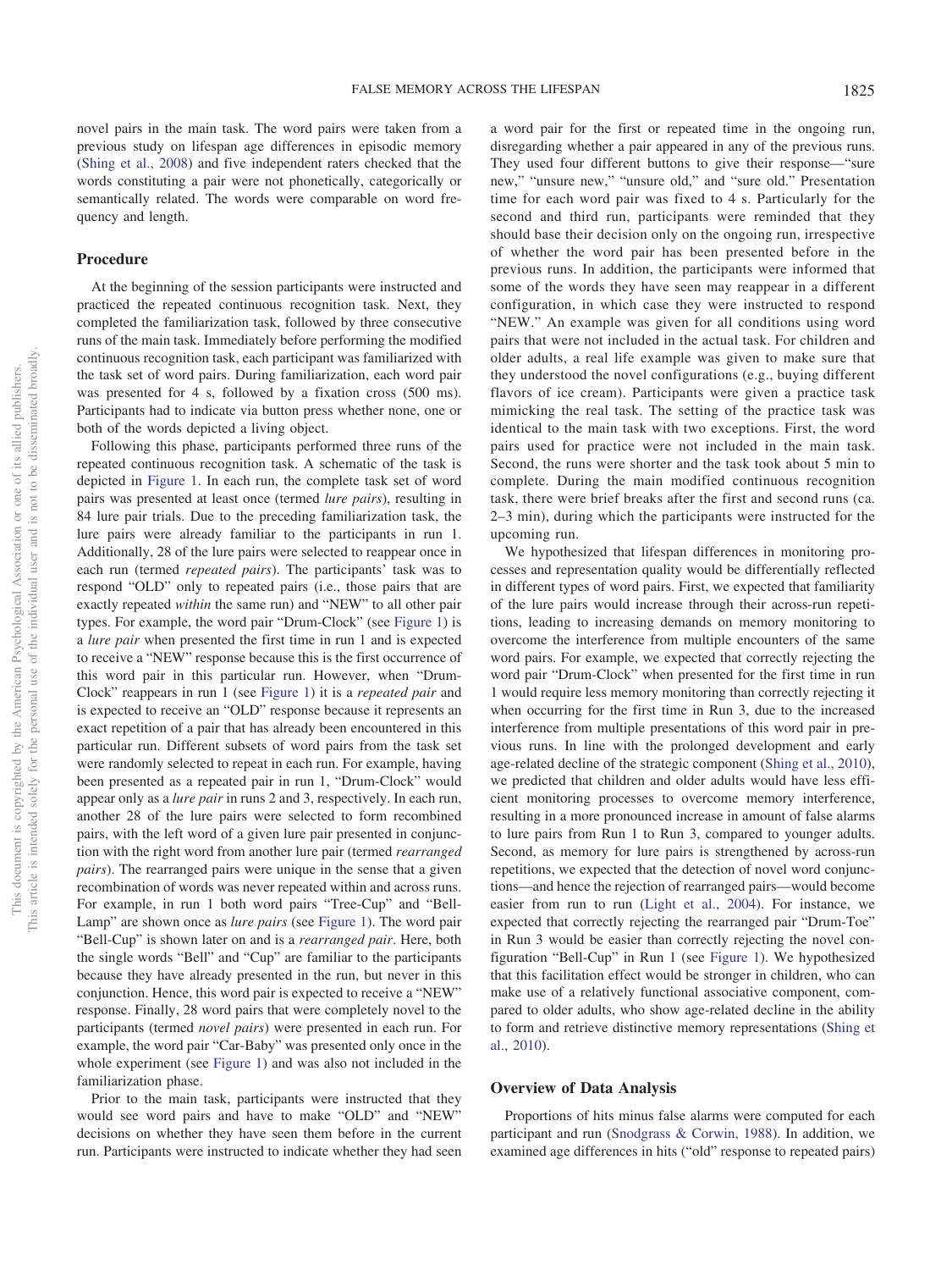and false alarms (FA; "old" response to lure, rearranged, or novel pairs) separately to better characterize memory changes at both ends of the lifespan. For analysis of confidence, proportions of FA with high-confidence ratings across all lure or rearranged pairs were computed. All measures of interest were analyzed using a repeated-measures analysis of variance (ANOVA) with age as a between-subjects factor (children vs. younger adults vs. older adults) and run as a within-subject factor. The Huynh-Feldt corrected degrees of freedom and significance values are reported when the sphericity assumption was not met [\(Huynh & Feldt,](#page-9-30) [1976\)](#page-9-30). An alpha level of .05 with Bonferroni correction for multiple comparisons was used for all statistical tests. Unless otherwise reported, post hoc comparisons were not significant. No outliers were found in any measure ( $p < .001$ , two-tailed test).<sup>2</sup>

To ensure that the results reported below are not confounded by age differences in response bias, we examined response bias using the Br index [\(Snodgrass & Corwin, 1988\)](#page-10-21). In the repeated continuous recognition task lure and rearranged pairs are confounded with the main experimental manipulation. Therefore, we used novel pairs to compute the Br index as a measure of the tendency to respond "old" across age groups. Values of  $Br > 0.5$  indicate a liberal bias [\(Snodgrass & Corwin, 1988\)](#page-10-21). An ANOVA revealed that the effects of run and the Run  $\times$  Age interaction were not significant ( $p > .5$ ). The main effect of age group was reliable,  $F(2, 56) = 4.72, p = .013$ . Older adults ( $M_{\text{Br}} = .14, SD_{\text{Br}} = .15$ ) showed an overall more liberal bias than younger adults ( $M<sub>Br</sub>$ ) .04,  $SD_{\text{Br}} = .08$ ,  $t(29.14) = 2.70$ ,  $p = .012$ . Response bias in children ( $M_{\text{Br}}$  = .07,  $SD_{\text{Br}}$  = .08) did not differ from either older or younger adults ( $p > .05$ ). To control for possible effects of age differences in response bias, all results reported below were repeated using the Br index as a covariate in the ANOVAs. The main pattern of results did not change in these analyses.

#### **Results**

#### **Overall Memory Recognition Performance**

Separate ANOVAs examined recognition scores (Hits  $-$  FA) computed with FA for lure, rearranged, and novel pairs (see [Table](#page-4-0) [2\)](#page-4-0). For lure pairs, the main effect of run was significant, *F*(1.8,  $106.2$ ) = 32.70,  $p = .001$ ,  $\eta_p^2 = .36$ , indicating the reduction in performance across runs. This result is in line with the expected drop in performance for lure pairs with increasing interference from multiple repetitions of these word pairs across runs of the task. The main effect of age group was also significant,  $F(2, 58) =$ 11.89,  $p = .001$ ,  $\eta_p^2 = .29$ . Children and older adults showed similar performance, and performed less well than younger adults,  $t(38) = 3.39, p = .001, d = 1.07$  for children;  $t(39) = 4.55, p =$ .001,  $d = 1.4$  for older adults. The Age Group  $\times$  Run interaction was not reliable,  $F(3.7, 106.2) = 0.95$ ,  $p = .44$ ,  $\eta_p^2 = .03$ .

For recognition scores with rearranged pairs, performance of all age groups increased across runs,  $F(1.9, 111.4) = 17.94$ ,  $p = .001$ ,  $\eta_{\rm p}^2$  = .24, in line with the expected facilitation of rejecting these pairs with more distinctive representations of the pairs from which the single words are taken. The main effect of age group was also reliable,  $F(2, 58) = 27.57$ ,  $p = .001$ ,  $\eta_p^2 = .49$ , but not the Age Group  $\times$  Run interaction,  $F(3.8, 111.4) = 0.15$ ,  $p = .96$ ,  $\eta_p^2 = .01$ (see [Table 2\)](#page-4-0). Children and older adults showed similar performance on rearranged pairs, that was significantly lower than

#### <span id="page-4-0"></span>Table 2

*Mean Hit–False Alarm (FA) With Lure, Rearranged, and Novel Pairs Across Runs of the Modified Continuous Recognition Task Across Age Groups*

|                   | Children |     | Younger<br>adults |           | Older adults |     |
|-------------------|----------|-----|-------------------|-----------|--------------|-----|
| Variable          | M        | SD  | M                 | <b>SD</b> | M            | SD  |
| Hit-FA Lure       |          |     |                   |           |              |     |
| Run 1             | .58      | .14 | .70               | .16       | .57          | .11 |
| Run 2             | .49      | .12 | .67               | .16       | .48          | .10 |
| Run 3             | .44      | .15 | .56               | .19       | .39          | .13 |
| Hit–FA Rearranged |          |     |                   |           |              |     |
| Run 1             | .30      | .17 | .59               | .23       | .18          | .09 |
| Run 2             | .35      | .21 | .67               | .27       | .24          | .19 |
| Run 3             | .44      | .20 | .72               | .26       | .30          | .22 |
| Hit-FA Novel      |          |     |                   |           |              |     |
| Run 1             | .72      | .15 | .82               | .14       | .78          | .10 |
| Run 2             | .61      | .17 | .84               | .14       | .75          | .10 |
| Run 3             | .60      | .21 | .82               | .13       | .75          | .12 |
| Novel FA          |          |     |                   |           |              |     |
| Run 1             | .02      | .03 | .01               | .02       | .04          | .05 |
| Run 2             | .03      | .05 | .01               | .03       | .03          | .04 |
| Run 3             | .04      | .09 | .003              | .01       | .03          | .03 |

younger adults' performance,  $t(38) = 4.55$ ,  $p = .001$ ,  $d = 1.44$  for children;  $t(29.8) = 6.95$ ,  $p = .001$ ,  $d = 2.18$  for older adults.

For recognition scores with novel pairs, performance of all age groups increased across runs,  $F(2, 116) = 5.71$ ,  $p = .004$ ,  $\eta_p^2 =$ .09. The main effect of age group was reliable,  $F(2, 58) = 27.57$ ,  $p = .001$ ,  $\eta_p^2 = .49$ , as well as the Age  $\times$  Run interaction, *F*(4, 116) = 3.96,  $p = .005$ ,  $\eta_p^2 = .12$  (see [Table 2\)](#page-4-0). While the age groups did not differ in Run 1, in Run 2 children showed lower recognition than younger adults,  $t(38) = 4.50$ ,  $p = .001$ ,  $d = 1.42$ , and older adults,  $t(29.8) = 3.06$ ,  $p = .010$ ,  $d = 0.96$ . In Run 3, children's performance was again lower than both younger adults,  $t(31.63) = 3.96, p = .001, d = 1.25,$  and older adults,  $t(29.7) =$ 2.79,  $p = .011, d = 0.88$ .

To summarize, when computed with lure and rearranged pairs, overall recognition scores were lower in children and older adults than in younger adults, with no reliable differences between children and older adults. In contrast, when computed with novel pairs, children's recognition performance was lower than younger and older adults. Given our expectations regarding lifespan differences in errors patterns, hits and false alarms were examined separately in the next set of analyses.

## **Veridical and False Memory**

We expected that lifespan differences in monitoring processes and quality of memory representations would be differentially reflected in performance to lure and rearranged pairs. Specifically, we expected an increase in FA rates to lure pairs with increasing interference from previous presentations across runs. In contrast, we hypothesized that FA rates to rearranged pairs would decrease across runs, reflecting strengthening of the memory

<sup>&</sup>lt;sup>2</sup> In all age groups, reaction time was below the maximal word pair presentation time of 4 s. This was true for all conditions and runs of the present experiment.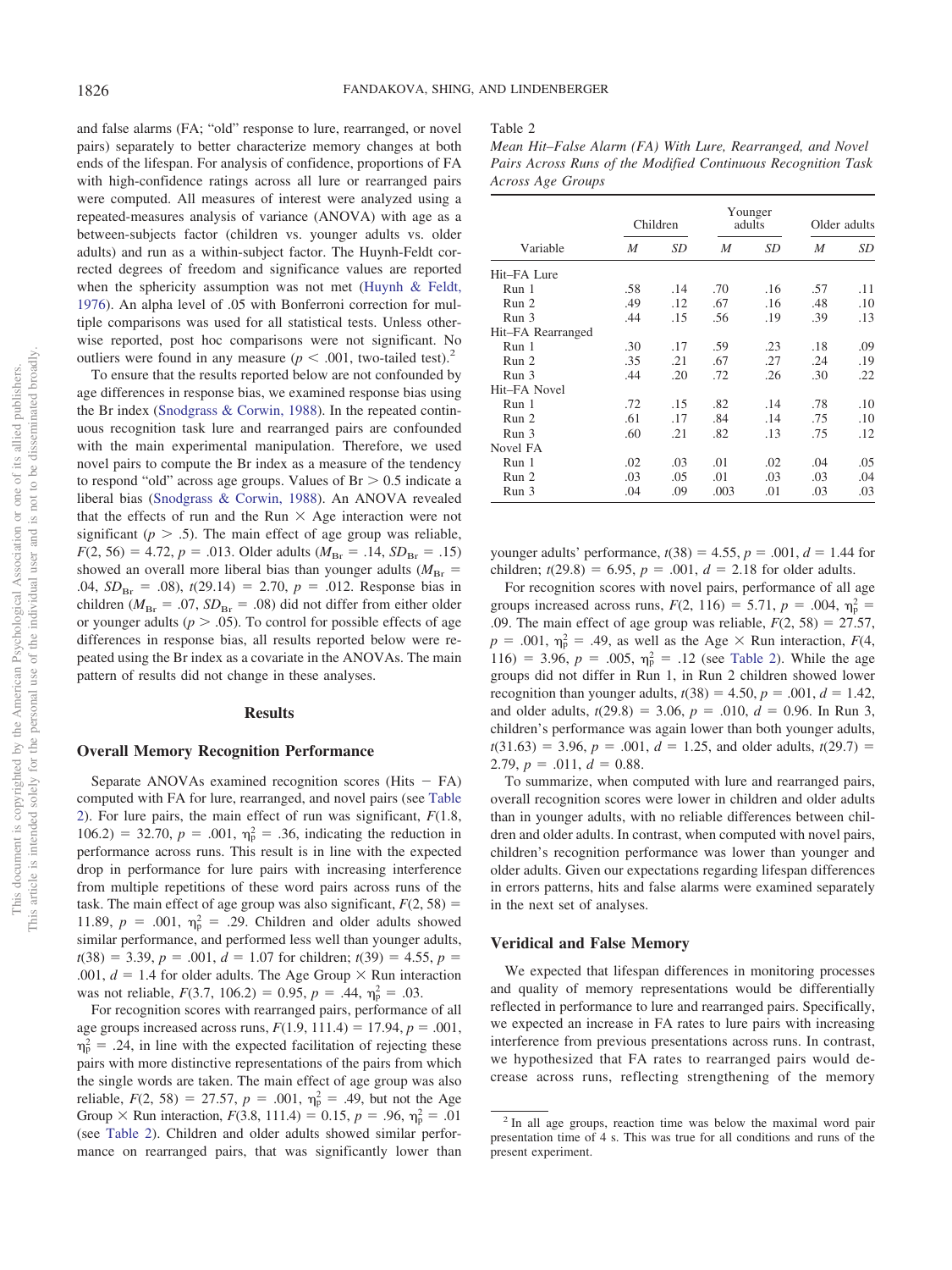representations for lure pairs through their repeated presentation. To directly assess these predictions, we performed separate ANOVAs on hits and FA rates. The results of these analyses are presented in [Figure 2.](#page-5-0)

**Hits [\(Figure 2A\)](#page-5-0).** The main effects of run,  $F(1.9, 109.1) =$ 7.45,  $p = .002$ ,  $\eta_p^2 = .11$ , and age group,  $F(2, 58) = 8.94$ ,  $p =$ .001,  $\eta_p^2$  = .24, were significant. Moreover, the Run  $\times$  Age Group interaction was reliable,  $F(3.8, 109.1) = 4.89$ ,  $p = .002$ ,  $\eta_p^2 = .14$ . While the age groups did not differ in Run 1, in Run 2 children showed lower hit rate than younger adults,  $t(38) = 4.39$ ,  $p = .001$ ,  $d = 1.38$ , and older adults,  $t(30.3) = 3.39$ ,  $p = .003$ ,  $d = 1.08$ . In Run 3, children also made less hits than both younger adults,  $t(38) = 3.64$ ,  $p = .001$ ,  $d = 1.11$ , and older adults,  $t(32.01) =$ 2.88,  $p = .009$ ,  $d = 0.89$ . Taken together, while younger and older adults did not differ in their ability to detect repeated word pairs within a run, children showed lower performance on repeated pairs in Runs 2 and 3.

**Lure FA [\(Figure 2B\)](#page-5-0).** There were significant main effects of run,  $F(1.8, 100.9) = 19.10, p = 001, \eta_p^2 = .25$ , and age group,  $F(2, \eta_p^2)$ 58) = 8.85,  $p = .001$ ,  $\eta_p^2 = .23$ . The Age Group  $\times$  Run interaction was also reliable,  $F(3.5, 100.9) = 3.21$ ,  $p = .023$ ,  $\eta_p^2 = .10$ . Post hoc tests revealed that in Run 1 older adults committed more FA than younger adults,  $t(39) = 3.36$ ,  $p = .005$ ,  $d = 1.07$ . However, in Run 2 older adults made more FA than both children,  $t(39)$  = 4.08,  $p = .001$ ,  $d = 1.24$ , and younger adults,  $t(39) = 3.24$ ,  $p =$ .003,  $d = 1.00$ . In Run 3 older adults again showed higher FA rate than children,  $t(39) = 3.76$ ,  $p = .002$ ,  $d = 1.15$ , and younger adults,  $t(39) = 2.40$ ,  $p = .049$ ,  $d = 0.75$ . Taken together, with increasing interference from multiple repetitions of the lure pairs across runs, participants became more likely to erroneously endorse a lure pair as already seen in the ongoing run. Of note, this tendency was stronger in older adults compared to both children and younger adults.

**Rearranged FA [\(Figure 2C\)](#page-5-0).** There was a reliable effect of run,  $F(1.8, 107) = 41.05$ ,  $p = .001$ ,  $\eta_p^2 = .41$ , indicating an overall decrease in FA to rearranged pairs across runs. The effect of age group was also significant,  $F(2, 58) = 31.06$ ,  $p = .001$ ,  $\eta_p^2 = .52$ . Younger adults demonstrated a lower FA rate than both children,  $t(38) = 3.02$ ,  $p = .005$ ,  $d = 0.96$ , and older adults,  $t(39) = 7.94$ ,  $p = .001$ ,  $d = 2.48$ . In addition, children committed less rearranged FA than older adults,  $t(39) = 4.66$ ,  $p = .012$ ,  $d = 1.45$ . The Age  $\times$  Run interaction showed a trend toward statistical significance,  $F(3.7, 107) = 2.25$ ,  $p = .073$ ,  $\eta_p^2 = .07$ , reflecting the tendency in the three age groups to show distinctive pattern of change in memory performance across runs. In particular, a closer examination of [Figure 2C](#page-5-0) suggests that children, but not older adults, showed a more pronounced decrease in the amount of errors to rearranged pairs from Run 1 to Run 2.

**Novel FA (Table 2).** For FA to novel pairs, only the main effect of age group was reliable,  $F(2, 56) = 3.49, p = .037, \eta_{p}^{2} =$ .11. Older adults committed reliably more novel FA than younger adults,  $t(26.93) = 3.07$ ,  $p = .045$ ,  $d = 1.07$ . Children did not differ reliably from both younger and older adults. There were no reliable effects of run,  $F(2, 112) = 0.17$ ,  $p = .84$ ,  $\eta_p^2 = .003$  or an Age Group  $\times$  Run interaction,  $F(4, 112) = 0.19$ ,  $p = .94$ ,  $\eta_p^2 = .007$ .

To examine to what extent age differences in performance on lure and rearranged pairs was affected by age differences in false alarm rates to novel pairs, the hit rate for repeated pairs and the false alarm rates for rearranged and for lure pairs were corrected

<span id="page-5-0"></span>*Figure 2.* Mean proportion of hits to repeated pairs (A), false alarms to lure pairs (B), and false alarms to rearranged pairs (C) across runs of the modified continuous recognition task. Error bars represent standard error of the mean.

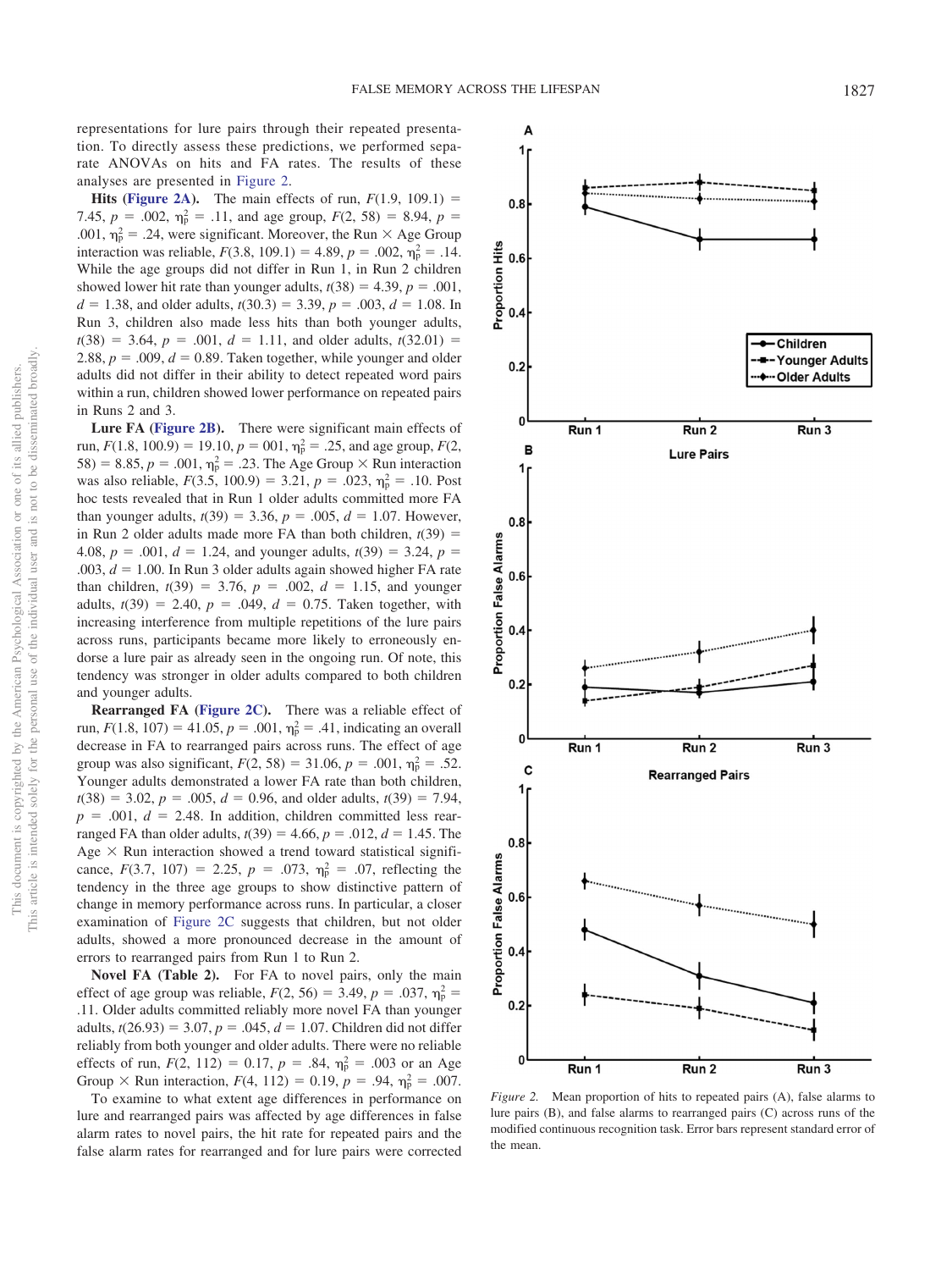by subtracting from them the false alarms for novel pairs. All analyses were repeated with the corrected measures (see [Light et](#page-9-26) [al., 2004\)](#page-9-26), and the results were identical to the results reported here.

## **High-Confidence Memory Errors**

To determine the degree to which age differences in FA to lure and rearranged pairs were driven by committing errors with high subjective confidence, we compared "sure old" responses for repeated, lure, and rearranged pairs in separate ANOVAs (see [Figure 3\)](#page-6-0).

**High-confidence hits [\(Figure 3A\)](#page-6-0).** The main effects of run and age group showed a trend toward statistical significance,  $F(1.9, 110) = 2.88, p = .063, \eta_p^2 = .05$  and  $F(2, 58) = 2.47, p =$ .093,  $\eta_p^2 = .08$ , respectively. The Age Group  $\times$  Run interaction was statistically reliable,  $F(3.8, 110) = 6.82$ ,  $p = .001$ ,  $\eta_p^2 = .19$ . Post hoc comparisons revealed that children's rate of highconfidence hits was significantly lower than younger adults in Run 2,  $t(38) = 2.88$ ,  $p = .008$ ,  $d = 0.90$ . There were no differences between younger and older adults. Importantly, no differences between children and older adults were found in any of the runs, indicating that subsequent analysis of high-confidence lure and rearranged FA are not driven by differences in the general tendency to report high confidence.

**High-confidence lure FA [\(Figure 3B\)](#page-6-0).** An ANOVA revealed a main effects of run,  $F(1.7, 99.9) = 24.09$ ,  $p = .001$ ,  $\eta_p^2 = .29$  and age group,  $F(2, 58) = 4.72$ ,  $p = .013$ ,  $\eta_p^2 = .14$ . The Age Group  $\times$ Run interaction was also reliable,  $F(3.4, 99.9) = 5.16$ ,  $p = .001$ ,  $\eta_{\rm p}^2$  = .15. While in Run 1 the three age groups did not differ in the amount of sure FA, in Run 2 older adults committed more highconfidence responses than children,  $t(39) = 2.40$ ,  $p = .035$ ,  $d =$ 0.69, and younger adults,  $t(39) = 2.72$ ,  $p = .023$ ,  $d = 0.86$ . Similarly, in Run 3 older adults showed higher sure FA rate than children,  $t(37.1) = 2.55$ ,  $p = .018$ ,  $d = 0.78$ , and younger adults,  $t(30.3) = 3.16, p = .007, d = 0.94$ . In sum, the three age groups showed similar amounts of FA to lure pairs in Run 1. However, only older adults were increasingly more likely to erroneously endorse these pairs with high subjective confidence in later runs.

**High-confidence rearranged FA [\(Figure 3C\)](#page-6-0).** The main effects of run and age group were statistically reliable, *F*(1.7,  $96.6$  = 11.60,  $p = .001$ ,  $\eta_p^2 = .17$  and  $F(2, 58) = 10.29$ ,  $p = .001$ ,  $\eta_{\rm p}^2$  = .26, respectively. Moreover, the Age Group  $\times$  Run interaction was significant,  $F(3.3, 96.6) = 2.59$ ,  $p = .050$ ,  $\eta_p^2 = .08$ , reflecting that there were pronounced differences among the age groups in illusory memories committed with high subjective confidence across runs of the task. Of note, in Run 1 children and older adults did not differ from each other and both committed more sure FA than younger adults,  $t(29.3) = 3.21$ ,  $p = .015$ ,  $d =$ 1.01 for children;  $t(30.78) = 3.81$ ,  $p = .003$ ,  $d = 1.18$  for older adults. However, in Run 2 this pattern changed, and older adults committed more sure FA compared to both younger adults,  $t(31)$  = 4.43,  $p = .001$ ,  $d = 1.36$ , and children,  $t(39) = 2.34$ ,  $p = .032$ ,  $d =$ 0.73, who did not differ from each other. In Run 3, again, older adults made more sure FA than both children,  $t(28.1) = 2.54$ ,  $p =$ .017,  $d = 0.78$ , and younger adults,  $t(26.2) = 3.93$ ,  $p = .001$ ,  $d =$ 1.19. Taken together, the pattern of high-confidence FA to rearranged pairs differed between children and older adults across runs of the task. While both groups started off with a similar FA rate,

<span id="page-6-0"></span>0 Run 1 Run 2 Run 3 C **Rearranged Pairs** 1 0 Run 2 Run 1 Run 3 *Figure 3.* Mean proportion of high-confidence hits to repeated pairs (A), high-confidence false alarms to lure pairs (B), and high-confidence false alarms to rearranged pairs (C) across runs of the modified continuous recognition task. Error bars represent standard error of the mean.

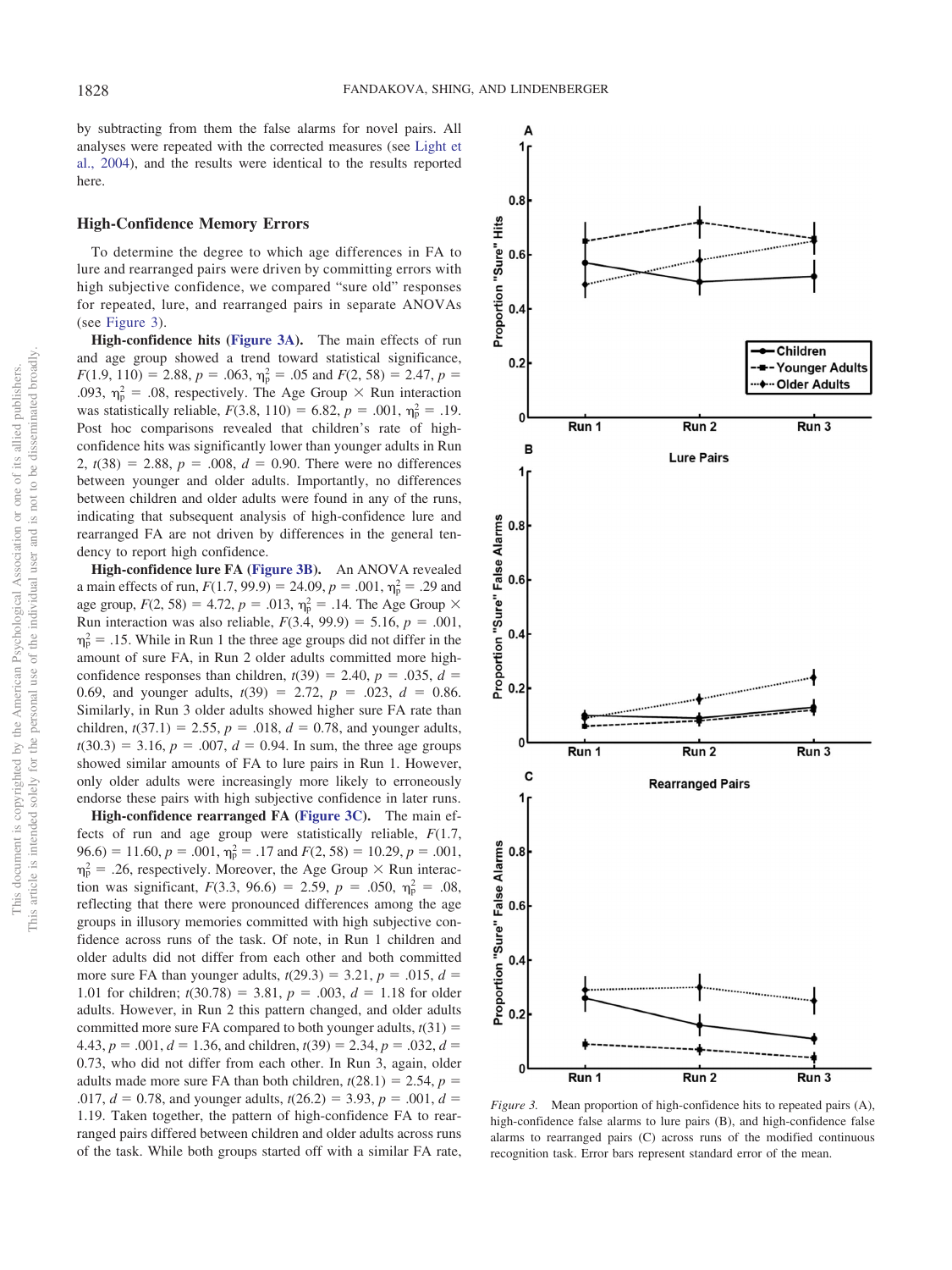already in Run 2 children decreased their high-confidence errors to the level of younger adults. In contrast, older adults did not show such a decrease in high-confidence FA and were more likely to commit high-confidence errors to novel configurations of familiar words than the remaining age groups throughout all task runs.

#### **Discussion**

We examined the contribution of age differences in binding and monitoring processes to false memory for currently relevant associative information across the lifespan. Overall, children and older adults showed lower recognition performance than younger adults, but differed in their patterns of hits and false alarms across runs of the task. Correct detection of repeated pairs decreased in children only. In contrast, false recognition of lure pairs was higher in older adults than in children or younger adults. False recognition of rearranged pairs decreased across runs for all participants. This decrease was most pronounced in children, in particular regarding memory errors committed with high subjective confidence. Taken together, our findings indicate that binding and monitoring processes followed different developmental trajectories from childhood to old age.

We assumed that as lure pairs are presented in each run, correctly rejecting these pairs in later runs would require greater memory monitoring to overcome interference from multiple presentations in previous runs. We expected that children and older adults would show greater difficulties in correctly rejecting lure pairs as presented for the first time in the current run, reflecting maturational and senescent changes in memory monitoring. As expected, older adults committed more FA to lure pairs than children and younger adults. In contrast, children showed lower hit rates than the adult participants [\(Shing et](#page-10-7) [al., 2008\)](#page-10-7). These findings provide direct evidence for a lifespan dissociation of the mechanisms that characterize memory performance in childhood and old age. Some of these mechanisms may involve age differences in the enhancement of relevant and suppression of irrelevant information, respectively. A series of experiments by [Gazzaley, Cooney, Rissman, and D'Esposito \(2005\)](#page-8-20) showed that old age is related to declines in suppression of irrelevant information, while enhancement of relevant information is generally preserved (see also [Hasher & Zacks, 1988\)](#page-9-31). Conversely, [Wendelken, Baym, Gazza](#page-10-22)[ley, and Bunge \(2011\)](#page-10-22) found that top-down enhancement of relevant information continues to increase in the course of middle childhood. The present findings confirm and extend these earlier results by directly comparing children and older adults within the same study. According to this interpretation, children may have difficulties enhancing signals from episodic memory, resulting in lower detection of repeated pairs under conditions of high interference. In contrast, older adults may have difficulties inhibiting currently irrelevant information, hence committing more memory errors. An important route for future research is to find out whether this lifespan dissociation in behavioral performance can be mapped onto distinctive control processes during memory retrieval that are supported by different PFC subregions [\(Dobbins, Foley, Schacter, & Wagner, 2002\)](#page-8-21) and might exhibit distinct trajectories of functional recruitment across the lifespan [\(Sowell et al., 2004\)](#page-10-23).

For rearranged pairs, we hypothesized that children would benefit more than older adults from repeated presentations of the original lure pairs across runs, due to their relatively functional associative component. Compared to older adults, children's

greater ability to benefit from repeated exposure was expected to result in a greater reduction in FA for rearranged pairs [\(Light et al.,](#page-9-26) [2004\)](#page-9-26). The data were fully consistent with this prediction. From the first to the second runs of the task, the reduction in rearranged FA was almost twice as large for children than for older adults (see [Figure 2C\)](#page-5-0). The difference between the FA rates of younger and older adults depicted in [Figure 2C](#page-5-0) is particularly striking. For older adults, repeated presentation of the lure pairs had no beneficial effects for detecting novel configurations [\(Light et al., 2004\)](#page-9-26). This result corroborates on previous findings of increased false memory in old age (cf. [Bender, Naveh-Benjamin, & Raz, 2010;](#page-8-22) [Castel &](#page-8-23) [Craik, 2003\)](#page-8-23). It underscores the importance of identifying the neural mechanisms underlying age-related deficits in evaluating novel configurations of familiar information. While older adults may have deficits in the basic novelty detection mechanisms in the hippocampus and the surrounding cortex [\(Kumaran & Maguire,](#page-9-32) [2009\)](#page-9-32), deficits in control processes confined to prefrontal regions may also be involved.

The performance difference between children and older adults was especially marked with regard to high-confidence FA (see [Figure 3C\)](#page-6-0). Here, in Run 1, both children and older adults were more likely than younger adults to commit high-confidence FA, corroborating earlier findings of protracted maturation of memory monitoring abilities in childhood [\(Ghetti, Castelli, & Lyons, 2010;](#page-8-9) [Koriat & Ackerman,](#page-9-33) [2010;](#page-9-33) [Schneider, 1998\)](#page-10-24), and of senescent decline in these abilities in old age [\(Chua, Schacter, & Sperling, 2009;](#page-8-24) [Dodson et al., 2007\)](#page-8-18). Of note, while older adults showed little or no change in high-confidence errors to rearranged pairs across runs, children decreased their highconfidence errors and did not differ from younger adults in the second and third runs of the task (see [Figure 3C\)](#page-6-0). These results suggest that when given the possibility to repeatedly encode the pairs across runs, children were able to make use of a relatively well functioning binding [\(Shing et al., 2008;](#page-10-7) [Sluzenski, Newcombe, & Kovacs, 2006\)](#page-10-25) to build distinctive representations of which two words belong to a lure pair and use them to correctly reject new rearrangements and calibrate subjective confidence. Crucially, as predicted by the twocomponent framework, no such changes were observed for older adults. To our knowledge, this is the first study to document that false memory in childhood can be reduced considerably through support of basic binding processes. These results should be interpreted with caution as first initial evidence and remain to be replicated. However, given recent evidence that structural and functional development of the hippocampal subregions is not homogeneous and may be related to age-graded changes in memory ability during middle childhood [\(Ghetti, DeMaster, Yonelinas, & Bunge, 2010;](#page-8-25) [Gogtay et al., 2006\)](#page-9-15), it seems worthwhile to further examine when and how children start to make use of their binding potential to facilitate strategic processes.

Finally, a possible caveat of the current study must be taken into consideration. We assumed that the increase in memory errors for lure pairs across runs reflects nonoptimal memory monitoring processes as opposed to decrease in errors for rearranged pairs across runs that presumably reflects the ability to form and retrieve distinctive memory representations. However, it should be taken into consideration that the mapping of associative and strategic mechanisms on different types of word pairs is not fully orthogonal. Rather, performance on both lure and rearranged pairs depends on both the ability to bind the different aspects of an episode to a coherent representation, as well as on control processes operating on these representations [\(Shing et al.,](#page-10-8) [2010;](#page-10-8) [Mitchell & Johnson, 2009;](#page-9-5) [Simons & Spiers, 2003\)](#page-10-3). Therefore,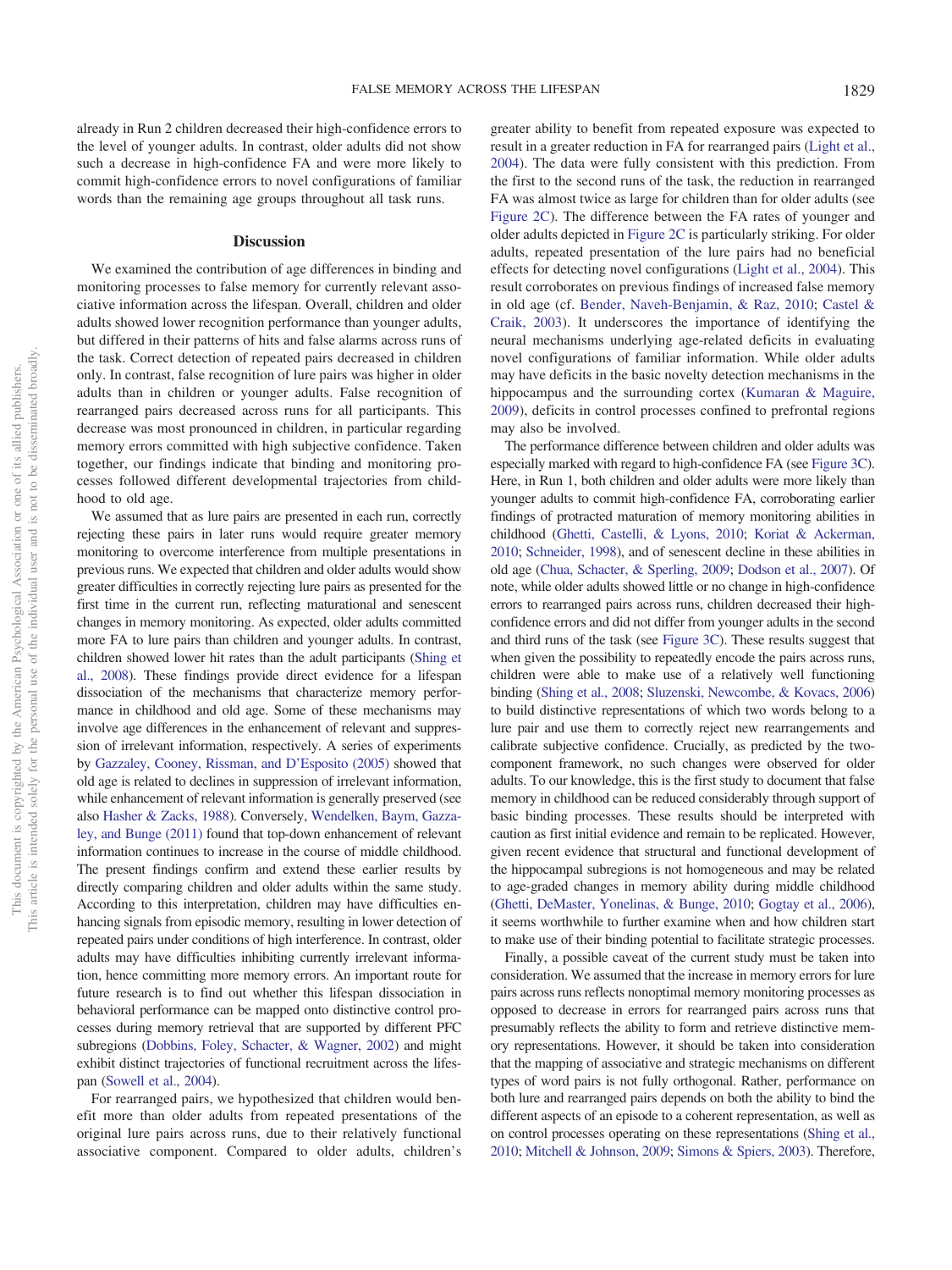<span id="page-8-15"></span>our assumptions should be understood in relative terms. Given the high similarity among runs, we assume that attribution of a lure pair to the specific context (i.e., run) in which it was previously presented depends on controlled strategic processing, as suggested by the source monitoring framework [\(Johnson, Hashtroudi, & Lindsay, 1993;](#page-9-34) [Mitchell & Johnson, 2009\)](#page-9-5). However, we cannot rule out that older adults, due to aging-induced deficits in pair-to-run binding, may rely more on familiarity-based processing leading to greater demands on monitoring mechanisms, which also decline in old age. With the current paradigm we cannot fully disentangle these various sources of deficits for lure pair processing in old age. This question should be addressed in future research as it is also highly relevant for understanding age-related deficits in memory for temporal context, which has so far received only limited attention in the aging literature (but see [Naveh-Benjamin, 1990;](#page-9-35) [Fabiani & Friedman, 1997;](#page-8-26) [Kausler,](#page-9-36) [Salthouse, & Saults, 1988;](#page-9-36) [Rajah & McIntosh, 2008\)](#page-9-37).

Similarly, it has been shown that repeated presentation facilitates performance on rearranged pairs (e.g., [Light et al., 2004\)](#page-9-26), suggesting that improvement in performance for rearranged pairs is relatively more dependent on quality of memory representations. This does not exclude the possibility that more distinctive memory representations facilitate performance by decreasing the demand on recall-to-reject monitoring processes. We cannot tease these two influences apart in the context of the current paradigm. Future studies should investigate the cognitive and neural mechanisms by which strategic and associative components interact to facilitate performance. In particular, the improvement in confidence calibration that we observed for children in the present study may reflect these interactions.

To conclude, the ability to withstand interference in episodic memory shows protracted maturation in childhood and senescent decline in late adulthood. However, children and older adults suffer from interference in markedly different ways. Future studies need to delineate age differences in the relative contributions of enhancement and inhibition to false memory. Of particular interest is research on the interplay between medial temporal and prefrontal development in middle childhood, as it may help to understand how evolving binding mechanisms and strategic monitoring processes mutually influence each other in the control of memory contents.

#### **References**

- <span id="page-8-1"></span>Ackil, J. K., & Zaragoza, M. S. (1995). Developmental differences in eyewitness suggestibility and memory for source. *Journal of Experimental Child Psychology, 60,* 57– 83. [doi:10.1006/jecp.1995.1031](http://dx.doi.org/10.1006/jecp.1995.1031)
- <span id="page-8-22"></span>Bender, A. R., Naveh-Benjamin, M., & Raz, N. (2010). Associative deficit in recognition memory in a lifespan sample of healthy adults. *Psychology and Aging, 25,* 940 –948. [doi:10.1037/a0020595](http://dx.doi.org/10.1037/a0020595)
- <span id="page-8-7"></span>Brainerd, C. J., & Reyna, V. F. (2004). Fuzzy-trace theory and memory development. *Developmental Review, 24,* 396 – 439. [doi:10.1016/j.dr](http://dx.doi.org/10.1016/j.dr.2004.08.005) [.2004.08.005](http://dx.doi.org/10.1016/j.dr.2004.08.005)
- <span id="page-8-10"></span>Brehmer, Y., Li, S. C., Muller, V., von Oertzen, T., & Lindenberger, U. (2007). Memory plasticity across the lifespan: Uncovering children's latent potential. *Developmental Psychology, 43, 465-478*. [doi:10.1037/](http://dx.doi.org/10.1037/0012-1649.43.2.465) [0012-1649.43.2.465](http://dx.doi.org/10.1037/0012-1649.43.2.465)
- <span id="page-8-13"></span>Burgess, P. W., & Shallice, T. (1996). Confabulation and the control of recollection. *Memory, 4,* 359 – 412. [doi:10.1080/096582196388906](http://dx.doi.org/10.1080/096582196388906)
- <span id="page-8-23"></span>Castel, A. D., & Craik, F. I. (2003). The effects of aging and divided attention on memory for item and associative information. *Psychology and Aging, 18,* 873– 885. [doi:10.1037/0882-7974.18.4.873](http://dx.doi.org/10.1037/0882-7974.18.4.873)
- <span id="page-8-24"></span>Chua, E. F., Schacter, D. L., & Sperling, R. A. (2009). Neural basis for recognition confidence in younger and older adults. *Psychology and Aging, 24,* 139 –153. [doi:10.1037/a0014029](http://dx.doi.org/10.1037/a0014029)
- <span id="page-8-11"></span>Cowan, N., Naveh-Benjamin, M., Kilb, A., & Saults, J. S. (2006). Lifespan development of visual working memory: When is feature binding difficult? *Developmental Psychology, 42,* 1089 –1102. [doi:10.1037/](http://dx.doi.org/10.1037/0012-1649.42.6.1089) [0012-1649.42.6.1089](http://dx.doi.org/10.1037/0012-1649.42.6.1089)
- <span id="page-8-8"></span>Craik, F. I. M., & Bialystok, E. (2006). Cognition through the lifespan: Mechanisms of change. *Trends in Cognitive Sciences, 10,* 131–138. [doi:10.1016/j.tics.2006.01.007](http://dx.doi.org/10.1016/j.tics.2006.01.007)
- <span id="page-8-3"></span>Dennis, N. A., Kim, H., & Cabeza, R. (2007). Effects of aging on true and false memory formation: An fMRI study. *Neuropsychologia, 45,* 3157– 3166. [doi:10.1016/j.neuropsychologia.2007.07.003](http://dx.doi.org/10.1016/j.neuropsychologia.2007.07.003)
- <span id="page-8-4"></span>Dennis, N. A., Kim, H., & Cabeza, R. (2008). Age-related differences in brain activity during true and false memory retrieval. *Journal of Cognitive Neuroscience, 20,* 1390 –1402. [doi:10.1162/jocn.2008.20096](http://dx.doi.org/10.1162/jocn.2008.20096)
- <span id="page-8-21"></span>Dobbins, I. G., Foley, H., Schacter, D. L., & Wagner, A. D. (2002). Executive control during episodic retrieval: Multiple prefrontal processes subserve source memory. *Neuron, 35,* 989 –996. [doi:](http://dx.doi.org/S0896627302008589) [S0896627302008589](http://dx.doi.org/S0896627302008589)
- <span id="page-8-18"></span>Dodson, C. S., Bawa, S., & Krueger, L. E. (2007). Aging, metamemory, and high-confidence errors: A misrecollection account. *Psychology and Aging, 22,* 122–133. [doi:10.1037/0882-7974.22.1.122](http://dx.doi.org/10.1037/0882-7974.22.1.122)
- <span id="page-8-17"></span>Dodson, C. S., & Krueger, L. E. (2006). I misremember it well: Why older adults are unreliable eyewitnesses. *Psychonomic Bulletin & Review, 13,* 770 –775. [doi:10.3758/BF03193995](http://dx.doi.org/10.3758/BF03193995)
- <span id="page-8-12"></span>Dodson, C. S., & Schacter, D. L. (2002). Aging and strategic retrieval processes: Reducing false memories with a distinctiveness heuristic. *Psychology and Aging, 17,* 405– 415. [doi:10.1037/0882-7974.17.3.405](http://dx.doi.org/10.1037/0882-7974.17.3.405)
- <span id="page-8-26"></span>Fabiani, M., & Friedman, D. (1997). Dissociations between memory for temporal order and recognition memory in aging. *Neuropsychologie, 35,* 129 –141.
- <span id="page-8-2"></span>Foley, M. A., & Johnson, M. K. (1985). Confusions between memories for performed and imagined actions: A developmental comparison. *Child Development, 56,* 1145–1155. [doi:10.2307/1130229](http://dx.doi.org/10.2307/1130229)
- <span id="page-8-19"></span>Folstein, M. F., Folstein, S. F., & McHugh, P. R. (1975). "Mini-mental state": A practical method for grading the cognitive state of patients for the clinician. *Journal of Psychiatric Research, 12,* 189 –198. [doi:](http://dx.doi.org/10.1016/0022-3956%2875%2990026-6) [10.1016/0022-3956\(75\)90026-6](http://dx.doi.org/10.1016/0022-3956%2875%2990026-6)
- <span id="page-8-5"></span>Gallo, D. A. (2006). *Associative illusions of memory: False memory research in DRM and related tasks*. New York, NY: Psychology Press.
- <span id="page-8-20"></span>Gazzaley, A., Cooney, J. W., Rissman, J., & D'Esposito, M. (2005). Top-down suppression deficit underlies working memory impairment in normal aging. *Nature Neuroscience, 8,* 1298 –1300. [doi:10.1038/nn1543](http://dx.doi.org/10.1038/nn1543)
- <span id="page-8-14"></span>Ghetti, S. (2003). Memory for nonoccurrences: The role of metacognition. *Journal of Memory and Language, 48,* 722–739.
- <span id="page-8-6"></span>Ghetti, S., & Angelini, L. (2008). The development of recollection and familiarity in childhood and adolescence: Evidence from the dualprocess signal detection model. *Child Development, 79,* 339 –358. [doi:](http://dx.doi.org/10.1111/j.1467-8624.2007.01129.x) [10.1111/j.1467-8624.2007.01129.x](http://dx.doi.org/10.1111/j.1467-8624.2007.01129.x)
- <span id="page-8-9"></span>Ghetti, S., Castelli, P., & Lyons, K. E. (2010). Knowing about not remembering: Developmental dissociations in lack-of-memory monitoring. *Developmental Science, 13,* 611– 621. [doi:10.1111/j.1467-7687.2009](http://dx.doi.org/10.1111/j.1467-7687.2009.00908.x) [.00908.x](http://dx.doi.org/10.1111/j.1467-7687.2009.00908.x)
- <span id="page-8-25"></span>Ghetti, S., DeMaster, D. M., Yonelinas, A. P., & Bunge, S. A. (2010). Developmental differences in medial temporal lobe function during memory encoding. *The Journal of Neuroscience, 30,* 9548 –9556. [doi:](http://dx.doi.org/10.1523/JNEUROSCI.3500-09.2010) [10.1523/JNEUROSCI.3500-09.2010](http://dx.doi.org/10.1523/JNEUROSCI.3500-09.2010)
- <span id="page-8-0"></span>Ghetti, S., & Lee, J. (2011). Children's episodic memory. *Wiley Interdisciplinary Reviews: Cognitive Science, 2,* 365–373. [doi:10.1002/wcs.114](http://dx.doi.org/10.1002/wcs.114)
- <span id="page-8-16"></span>Ghetti, S., Lyons, K. E., Lazzarin, F., & Cornoldi, C. (2008). The development of metamemory monitoring during retrieval: The case of memory strength and memory absence. *Journal of Experimental Child Psychology, 99,* 157–181. [doi:10.1016/j.jecp.2007.11.001](http://dx.doi.org/10.1016/j.jecp.2007.11.001)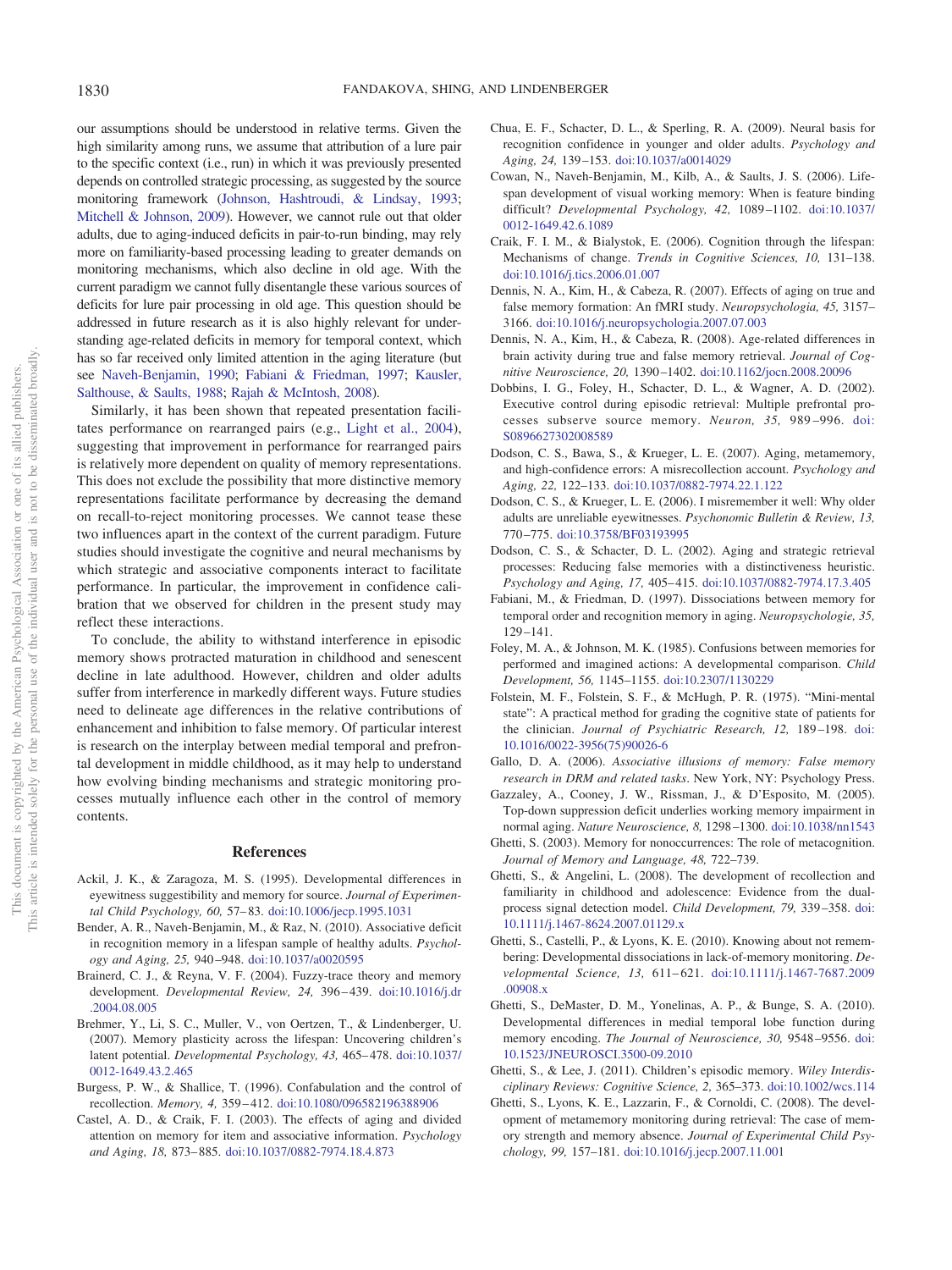- Ghetti, S., Qin, J., & Goodman, G. S. (2002). False memories in children and adults: Age, distinctiveness, and subjective experience. *Developmental Psychology, 38,* 705–718.
- <span id="page-9-7"></span>Giovanello, K. S., Kensinger, E. A., Wong, A. T., & Schacter, D. L. (2010). Age-related neural changes during memory conjunction errors. *Journal of Cognitive Neuroscience, 22,* 1348 –1361. [doi:10.1162/jocn](http://dx.doi.org/10.1162/jocn.2009.21274) [.2009.21274](http://dx.doi.org/10.1162/jocn.2009.21274)
- <span id="page-9-13"></span>Gogtay, N., Giedd, J. N., Lusk, L., Hayashi, K. M., Greenstein, D., Vaituzis, A. C.,... Thompson, P. M. (2004). Dynamic mapping of human cortical development during childhood through early adulthood. *PNAS Proceedings of the National Academy of Sciences of the United States of America, 101,* 8174 – 8179. [doi:10.1073/pnas.0402680101](http://dx.doi.org/10.1073/pnas.0402680101)
- <span id="page-9-15"></span>Gogtay, N., Nugent, T. F., 3rd, Herman, D. H., Ordonez, A., Greenstein, D., Hayashi, K. M.,... Thompson, P. M. (2006). Dynamic mapping of normal human hippocampal development. *Hippocampus, 16,* 664 – 672. [doi:10.1002/hipo.20193](http://dx.doi.org/10.1002/hipo.20193)
- <span id="page-9-31"></span>Hasher, L., & Zacks, R. T. (1988). Working memory, comprehension, and aging: A review and a new view. In G. H. Bower (Ed.), *The psychology of learning and motivation* (Vol. 22, pp. 193–225). New York, NY: Academic Press.
- <span id="page-9-3"></span>Hashtroudi, S., Johnson, M. K., & Chrosniak, L. D. (1990). Aging and qualitative characteristics of memories for perceived and imagined complex events. *Psychology and Aging, 5,* 119 –126. [doi:10.1037/0882-7974](http://dx.doi.org/10.1037/0882-7974.5.1.119) [.5.1.119](http://dx.doi.org/10.1037/0882-7974.5.1.119)
- <span id="page-9-19"></span>Hay, J. F., & Jacoby, L. L. (1999). Separating habit and recollection in young and older adults: Effects of elaborative processing and distinctiveness. *Psychology and Aging, 14,* 122–134. [doi:10.1037/0882-7974](http://dx.doi.org/10.1037/0882-7974.14.1.122) [.14.1.122](http://dx.doi.org/10.1037/0882-7974.14.1.122)
- <span id="page-9-12"></span>Healy, M. R., Light, L. L., & Chung, C. (2005). Dual-process models of associative recognition in young and older adults: Evidence from receiver operating characteristics. *Journal of Experimental Psychology: Learning, Memory, and Cognition, 31,* 768 –788. [doi:10.1037/0278-](http://dx.doi.org/10.1037/0278-7393.31.4.768) [7393.31.4.768](http://dx.doi.org/10.1037/0278-7393.31.4.768)
- <span id="page-9-4"></span>Henkel, L. A., Johnson, M. K., & De Leonardis, D. M. (1998). Aging and source monitoring: Cognitive processes and neuropsychological correlates. *Journal of Experimental Psychology: General, 127,* 251–268. [doi:10.1037/0096-3445.127.3.251](http://dx.doi.org/10.1037/0096-3445.127.3.251)
- <span id="page-9-30"></span>Huynh, H., & Feldt, L. S. (1976). Estimation of the box correction for degrees of freedom from sample data in randomized block and split-plot designs. *Journal of Educational Statistics, 1,* 69 – 82. [doi:10.3102/](http://dx.doi.org/10.3102/10769986001001069) [10769986001001069](http://dx.doi.org/10.3102/10769986001001069)
- <span id="page-9-0"></span>Jacoby, L. L., & Rhodes, M. G. (2006). False remembering in the aged. *Current Directions in Psychological Science, 15,* 49 –53. [doi:10.1111/j](http://dx.doi.org/10.1111/j.0963-7214.2006.00405.x) [.0963-7214.2006.00405.x](http://dx.doi.org/10.1111/j.0963-7214.2006.00405.x)
- <span id="page-9-34"></span>Johnson, M. K., Hashtroudi, S., & Lindsay, D. S. (1993). Source monitoring. *Psychological Bulletin, 114,* 3–28.
- <span id="page-9-17"></span>Kausler, D. H. (1994). *Learning and memory in normal aging*. New York, NY: Academic Press.
- <span id="page-9-36"></span>Kausler, D. H., Salthouse, T. A., & Saults, J. S. (1988). Temporal memory over the adult lifespan. *The American Journal of Psychology, 101,* 207–215.
- <span id="page-9-24"></span>Kelley, C. M., & Sahakyan, L. (2003). Memory, monitoring, and control in the attainment of memory accuracy. *Journal of Memory and Language, 48,* 704 –721. [doi:10.1016/S0749-596X\(02\)00504-1](http://dx.doi.org/10.1016/S0749-596X%2802%2900504-1)
- <span id="page-9-25"></span>Kilb, A., & Naveh-Benjamin, M. (2011). The effects of pure pair repetition on younger and older adults' associative memory. *Journal of Experimental Psychology: Learning, Memory, and Cognition, 37,* 706 –719. [doi:10.1037/a0022525](http://dx.doi.org/10.1037/a0022525)
- <span id="page-9-33"></span>Koriat, A., & Ackerman, R. (2010). Choice latency as a cue for children's subjective confidence in the correctness of their answers. *Developmental Science, 13,* 441– 453. [doi:10.1111/j.1467-7687.2009.00907.x](http://dx.doi.org/10.1111/j.1467-7687.2009.00907.x)
- <span id="page-9-21"></span>Koriat, A., & Goldsmith, M. (1996). Monitoring and control processes in the strategic regulation of memory accuracy. *Psychological Review, 103,* 490 –517. [doi:10.1037/0033-295X.103.3.490](http://dx.doi.org/10.1037/0033-295X.103.3.490)
- <span id="page-9-23"></span>Koriat, A., Goldsmith, M., Schneider, W., & Nakash-Dura, M. (2001). The credibility of children's testimony: Can children control the accuracy of their memory reports? *Journal of Experimental Child Psychology, 79,* 405– 437. [doi:10.1006/jecp.2000.2612](http://dx.doi.org/10.1006/jecp.2000.2612)
- <span id="page-9-32"></span>Kumaran, D., & Maguire, E. A. (2009). Novelty signals: a window into hippocampal information processing. *Trends in Cognitive Science, 13,* 47–54. [doi:10.1016/j.tics.2008.11.004](http://dx.doi.org/10.1016/j.tics.2008.11.004)
- <span id="page-9-27"></span>Lehrl, S. (1977). *Mehrfachwahl-Wortschatz-Test B (MWT-B)*. Erlangen, Germany: Straube.
- <span id="page-9-28"></span>Lehrl, S. (2005). *Mehrfachwahl-Wortschatz-Intelligenztest (MWT-B)*. Balingen, Germany: Spitta Verlag.
- <span id="page-9-29"></span>Li, S.-C., Lindenberger, U., Hommel, B., Aschersleben, G., Prinz, W., & Baltes, P. B. (2004). Transformations in the couplings among intellectual abilities and constituent cognitive processes across the life span. *Psychological Science, 15,* 155–163. [doi:10.1111/j.0956-7976.2004](http://dx.doi.org/10.1111/j.0956-7976.2004.01503003.x) [.01503003.x](http://dx.doi.org/10.1111/j.0956-7976.2004.01503003.x)
- <span id="page-9-26"></span>Light, L. L., Patterson, M. M., Chung, C., & Healy, M. R. (2004). Effects of repetition and response deadline on associative recognition in young and older adults. *Memory and Cognition, 32,* 1182–1193.
- <span id="page-9-9"></span>Lindsay, D. S., & Johnson, M. K. (1989). The eyewitness suggestibility effect and memory for source. *Memory and Cognition, 17,* 349 –358.
- <span id="page-9-2"></span>Lindsay, D. S., Johnson, M. K., & Kwon, P. (1991). Developmental changes in memory source monitoring. *Journal of Experimental Child Psychology, 52,* 297–318. [doi:10.1016/0022-0965\(91\)90065-Z](http://dx.doi.org/10.1016/0022-0965%2891%2990065-Z)
- <span id="page-9-10"></span>Loftus, E. F. (2005). Planting misinformation in the human mind: a 30-year investigation of the malleability of memory. *Learning and Memory, 12,* 361–366. [doi:10.1101/lm.94705](http://dx.doi.org/10.1101/lm.94705)
- <span id="page-9-8"></span>Loftus, E. F., Miller, D. G., & Burns, H. J. (1978). Semantic integration of verbal information into a visual memory. *Journal of Experimental Psychology: Human Learning and Memory, 4,* 19 –31.
- <span id="page-9-20"></span>May, C. P., Hasher, L., & Kane, M. J. (1999). The role of interference in memory span. *Memory & Cognition, 27,* 759 –767.
- <span id="page-9-5"></span>Mitchell, K. J., & Johnson, M. K. (2009). Source monitoring 15 years later: What have we learned from fMRI about the neural mechanisms of source memory? *Psychological Bulletin, 135,* 638 – 677. [doi:10.1037/](http://dx.doi.org/10.1037/a0015849) [a0015849](http://dx.doi.org/10.1037/a0015849)
- <span id="page-9-11"></span>Mitchell, K. J., & Zaragoza, M. S. (2001). Contextual overlap and eyewitness suggestibility. *Memory & Cognition, 29,* 616 – 626.
- <span id="page-9-18"></span>Moscovitch, M., & Winocur, G. (2002). The frontal cortex and working with memory. In D. T. Stuss & R. T. Knight (Eds.), *Principles of the frontal lobe function* (pp. 188 –209). New York, NY: Oxford University Press. [doi:10.1093/acprof:oso/9780195134971.003.0012](http://dx.doi.org/10.1093/acprof:oso/9780195134971.003.0012)
- <span id="page-9-35"></span>Naveh-Benjamin, M. (1990). Coding of temporal order information: An automatic process? *Journal of Experimental Psychology: Learning, Memory, and Cognition, 16,* 117–126. [doi:10.1037/0278-7393.16.1.117](http://dx.doi.org/10.1037/0278-7393.16.1.117)
- <span id="page-9-22"></span>Nelson, T. O., & Narens, L. (1990). Metamemory: A theoretical framework and new findings. *Psychology of Learning and Motivation, 26,* 125–173. [doi:10.1016/S0079-7421\(08\)60053-5](http://dx.doi.org/10.1016/S0079-7421%2808%2960053-5)
- <span id="page-9-14"></span>Ofen, N., Kao, Y. C., Sokol-Hessner, P., Kim, H., Whitfield-Gabrieli, S., & Gabrieli, J. D. E. (2007). Development of the declarative memory system in the human brain. *Nature Neuroscience, 10,* 1198 –1205. [doi:](http://dx.doi.org/10.1038/nn1950) [10.1038/nn1950](http://dx.doi.org/10.1038/nn1950)
- <span id="page-9-6"></span>Paz-Alonso, P. M., Ghetti, S., Donohue, S. E., Goodman, G. S., & Bunge, S. A. (2008). Neurodevelopmental correlates of true and false recognition. *Cerebral Cortex, 18,* 2208 –2216. [doi:10.1093/cercor/bhm246](http://dx.doi.org/10.1093/cercor/bhm246)
- <span id="page-9-1"></span>Poole, D. A., & Lindsay, D. S. (1995). Interviewing preschoolers: Effects of nonsuggestive techniques, parental couching and leading question on reports of nonexperienced events. *Journal of Experimental Child Psychology, 60,* 129 –154. [doi:10.1006/jecp.1995.1035](http://dx.doi.org/10.1006/jecp.1995.1035)
- <span id="page-9-37"></span>Rajah, M. N., & McIntosh, A. R. (2008). Age-related differences in brain activity during verbal recency memory. *Brain Research, 1199,* 111–125. [doi:0.1016/j.brainres.2007.12.051](http://dx.doi.org/0.1016/j.brainres.2007.12.051)
- <span id="page-9-16"></span>Raz, N., Ghisletta, P., Rodrigue, K. M., Kennedy, K. M., & Lindenberger, U. (2010). Trajectories of brain aging in middle-aged and older adults: